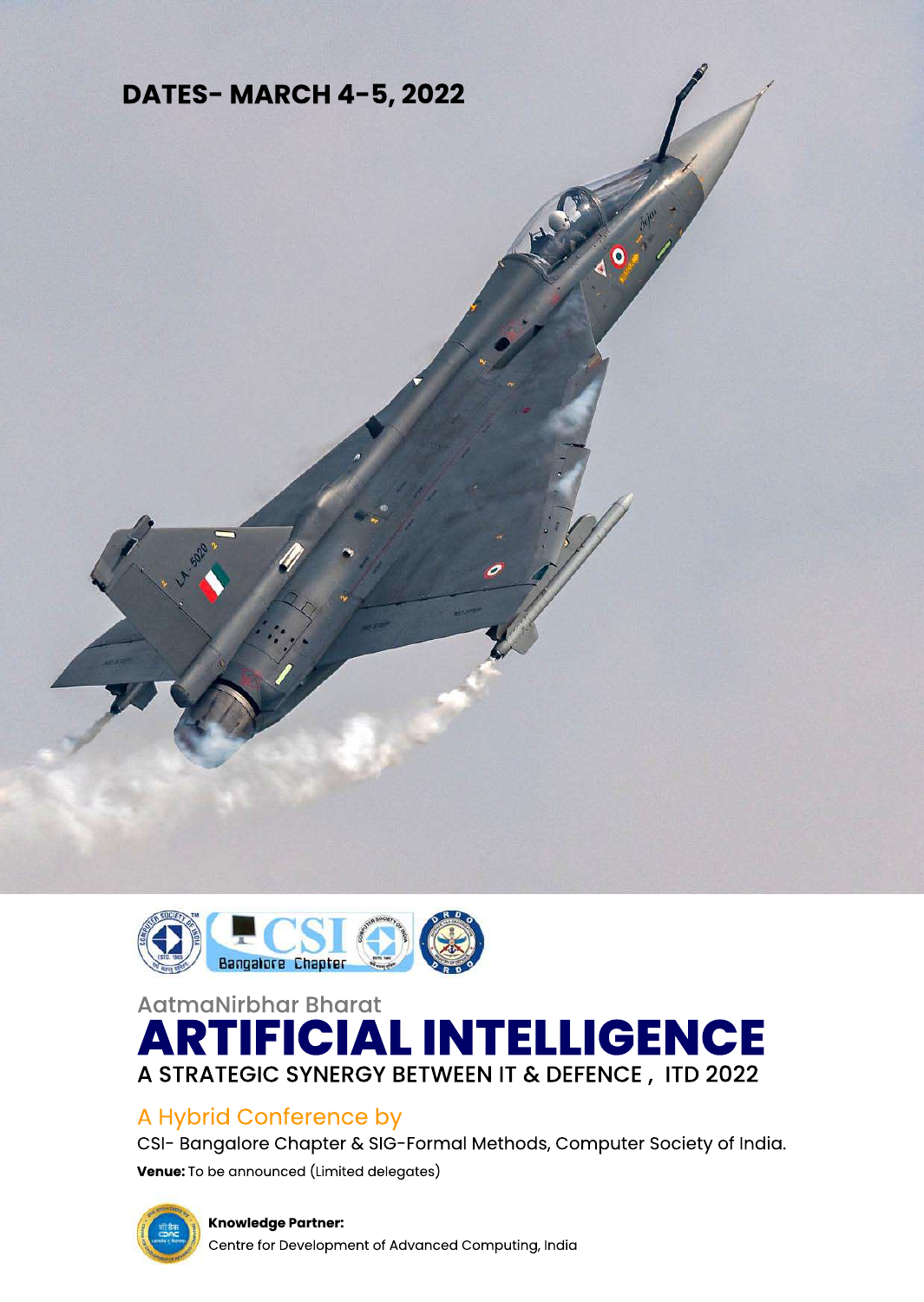## **About Conference**

CSI-BC has been pioneering to bring the various DRDO labs and the defence services together over the years by organizing the Conference on Information Technology in Defence (ITD) annually. The last one was held in December 2020 on the theme IT in Defense Manufacturing. In this edition, the theme chosen is Atmanirbhar Bharat - Artificial Intelligence, A Strategic Synergy between IT and Defense.

Globally, the Defence technology is going thru major innovations to face challenges in national security. With advent of Atmanirbhar Bharat promoted by Gol, it is imperative for every defense users and suppliers of India to revisit their offerings. Innovation, Collaboration, Partnership, Betterment of Defense performance using AI, IT, IP Protection, Methods, Standards and Rights are critical requirements to ensure meeting military goals. The program is conceived with inputs from very senior advisors from defence forces and DRDO labs.

Artificial Intelligence (AI) has started to play an increasing role in all aspects of Information Technology (IT), defence equipments and systems and in Information Communications Technology (ICT). In defence AI is playing increasing role in all aspects of Defence starting from Development of Defence products, operational and deployment of Defence weapons, strategies in the battlefield, maintenance, training and life time product support.. The defence weapons could be of an offensive type or defensive type, they could be ground based, vehicle based, air based, sea based or space based. They could be manned or unmanned. AI plays critical role on all modern defence equipments and making users more effective and efficient AI is also continuously evolving and becoming more intelligent, reliable and dependable.

Computer Society of India wants the field of Formal Methods to be part of this event which also uses AI/ML and thus have a wider audience and more people to benefit from the application of these methods to all spheres of life. There is a need to use effective, correct and reliable approaches to design, develop and qualify complex, high assurance system software with the rigid schedules and budget. For this we need advanced tools, techniques and methods. Industry standards like RTCA DO-178C (Civil Aerospace), ISO 26262 (Automotive), IEC 61513(Nuclear), EN50126 (Railways) have recommended the usage of formal-method-based approach to be used in the various phases of engineering process to achieve the required levels of safety and security.

Today there are proven techniques and tools that can be used in specification, design and verification & validation phases to assure correct requirement-capture, implementation, software functionality and security. This helps in developing high assurance software for applications such as cyber-physical systems, net-centric warfare systems, autonomous robots and Next Generation Air Transportation.

This conference is to bring all the different people on a single platform to discuss the status of its use in Defence systems, it availability, its future and explore new avenues. This will hopefully accelerate the use of artificial intelligence by showing making the advantages of AI and bring the implementers (IT) and the user community (Defence) closer to help the defence sector by several orders of magnitude.

> **TRACK-1** Digital Technologies in Defense Missions Session1: AI Integrated in Weapon Systems (Defensive & Offensive) Session2: Significance of AI in Defence Platforms (Aircraft, UAVs Naval Ships, Submarine, Tanks etc.)

**TRACK-2** Digital Technologies in Communications systems

Session 1: AI in Electronics (networks, radars, 5G, sensors, IR)

Session 2: Formal methods and Application of formal methods for safety critical applications

Session 3: Integration AI, ML & IOT for Proactive Support Systems

### **TRACK-3**

AI in Digital Technologies, Defence Organisation Functioning

Session 1: AI in support Systems, Army bases, Airforce bases, Naval Bases.

Session 2: Integration of AI in Defence Logistics and maintenance

Session 3: AI Supported Defence Learning and Development Systems

### **PANEL DISCUSSION**

Theme: Defense Digitalization & AI for enhanced efficiency / Use Cases/ self healing / adaptive

# Topics

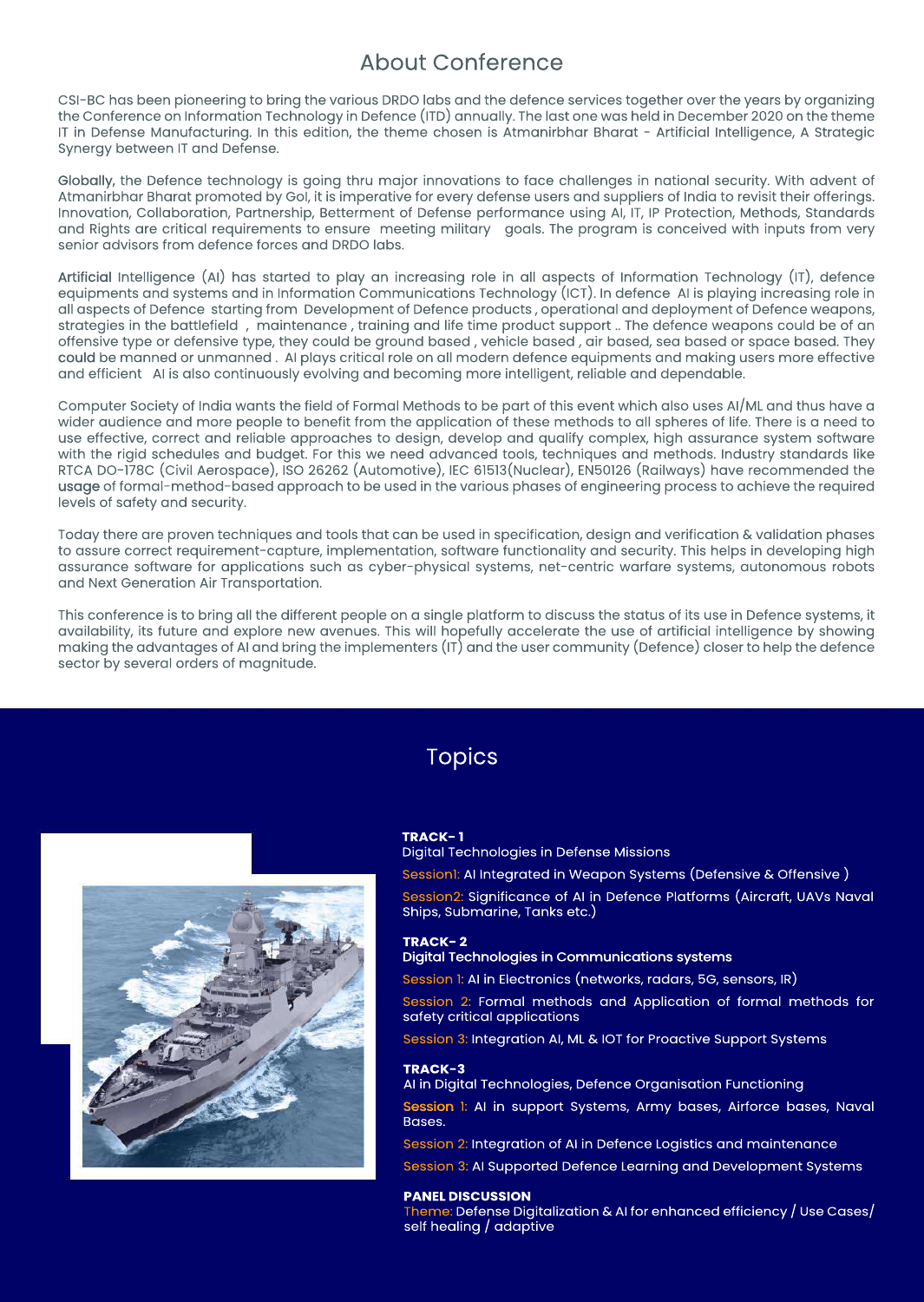## Program Sessions

### Speakers

Dr. Subrata Rakshit, Director, CAIR, DRDO

Dr. Sunny Manchanda, Director, Young Scientist Lab, DRDO

Rear Adml. Guninder Singh Jawanda, DG, WESEE

Dr. Prahlada Ramarao, Padma Shri, Pro-Chancellor S-VYASA

Maj Gen Ravi Chaudhary, VSM (Retd.), NTRO

Dr S. E. Talole, Scientist 'G' and Group Director, Systems & Control Group at the  $R\&DE(E)$ , Pune

Dr. S. Karunanidhi, Associate Director, OS, RCI, DRDO, Hyderabad

- Dr. Manju Nanda, Chief Scientist and Asst. Director ALD, CSIR-NAL
- Mr. Ramshankar CS, CEO Maxbyte Technologies, Coimbatore
- Dr. Bharat Jayaraman, Emeritus Prof. University of Buffalo (SUNY)
- Dr. Ramakrishnan Raman, Principal Systems Engineer, Honeywell
- Dr. Vinay Jammu, VP Digital Technologies, GE
- Mr. Nilesh Parulekar, GM & Head Defence Electronics and Sensors, L&T Mr. Sagar Verma, Researcher at TCS
- Mr. Sundar Prasad Jayaraman, Sr. Tech. Architect, Accenture
- Dr. Sumana Ghosh, Prof. ISI, Kolkata

Mr. Raghavendra Bhat, Ansys

- Col Aman Bains, Army Design Bureau
- Speaker from Altair Engineering Pvt Ltd

# **The Program will be most relevant to** Scientists and Senior Managers from Defence Labs and Establishments  $\blacktriangleright$  Defence Industry - Public and private  $\blacktriangledown$  Professionals from IT Industry Academicians  $\blacktriangledown$  Students and researchers Government Officials **V** Armed Forces & Intelligence

There will be a special B2B physical meeting between Invited Guests from DRDO, Armed Forces and Sponsors on day one to have discussions with the invitees. The venue and time will be announced

### **Topic: CREATING A PARADIGM SHIFT TOWARDS THE USE OF ARTIFICIAL INTELLIGENCE IN ALL FACETS IN THE DEFENCE SECTOR**

### Members of the Panel

Mr. Ramshankar CS, CEO, Maxbyte Technologies Prof. B Ravindran, Department of Computer Science and Engineering, **IIT Madras** Mrs. Padmavathi, Sc "H", ADA Outstanding Scientist, PD (LCA AF MK1) and Assoc. TD (Avionics & Weapon System) Dr. Sudhir Kamath, Former DG(Micro Electronics), DRDO Dr. Prahlada Ramarao, Pro-Chancellor S-VYASA, former VC(DIAT) Dr. Venkatesh Sc "G", Head, Spacecraft Health Monitoring and Software Division, ISAC, ISRO **Rep from Altair** 

#### 9.30 am to 4.30 pm (on both the days) **Timings**

## **Mode of Conference**

Hybrid And Online In Google Meet Or Webex Admission Through Registration and "**First Come First Served**"



## **About CSI**

Computer Society of India (CSI) is the largest IT professional society in India established in 1965 with 72 chapters across the country and with nearly a hundred thousand members. The vision of CSI is to facilitate research, knowledge sharing and profession enrichment among IT professionals across industry segments. Various Special Interest Groups such as Information Security, Data Analytics, Artificial Intelligence, e-Governance evangelize the use of technologies. CSI has been organising various seminars, conferences, and technical talks periodically. IT f or Defence (ITD) is one such flagship event of the CSI.

CSI BC and SIG for Formal Methods have been conducting ITD every other year and this is the 13th in the series.

### **GUESTOFHONOUR**

Dr. (Mrs.) K Rajalakshmi Menon, Outstanding Scientist, Program Director (AEW&C MKII) and Director of CABS, DRDO

## **CHIEFGUEST**

### **Dr. Sateesh Reddy, Secretary, Department of Defence R&D, and Chairman, DRDO**

#### shortly.

Those delegates who are interested to attend this meet should register separately. Due to pandemic, the seats are limited and CSI will take the final call on the numbers.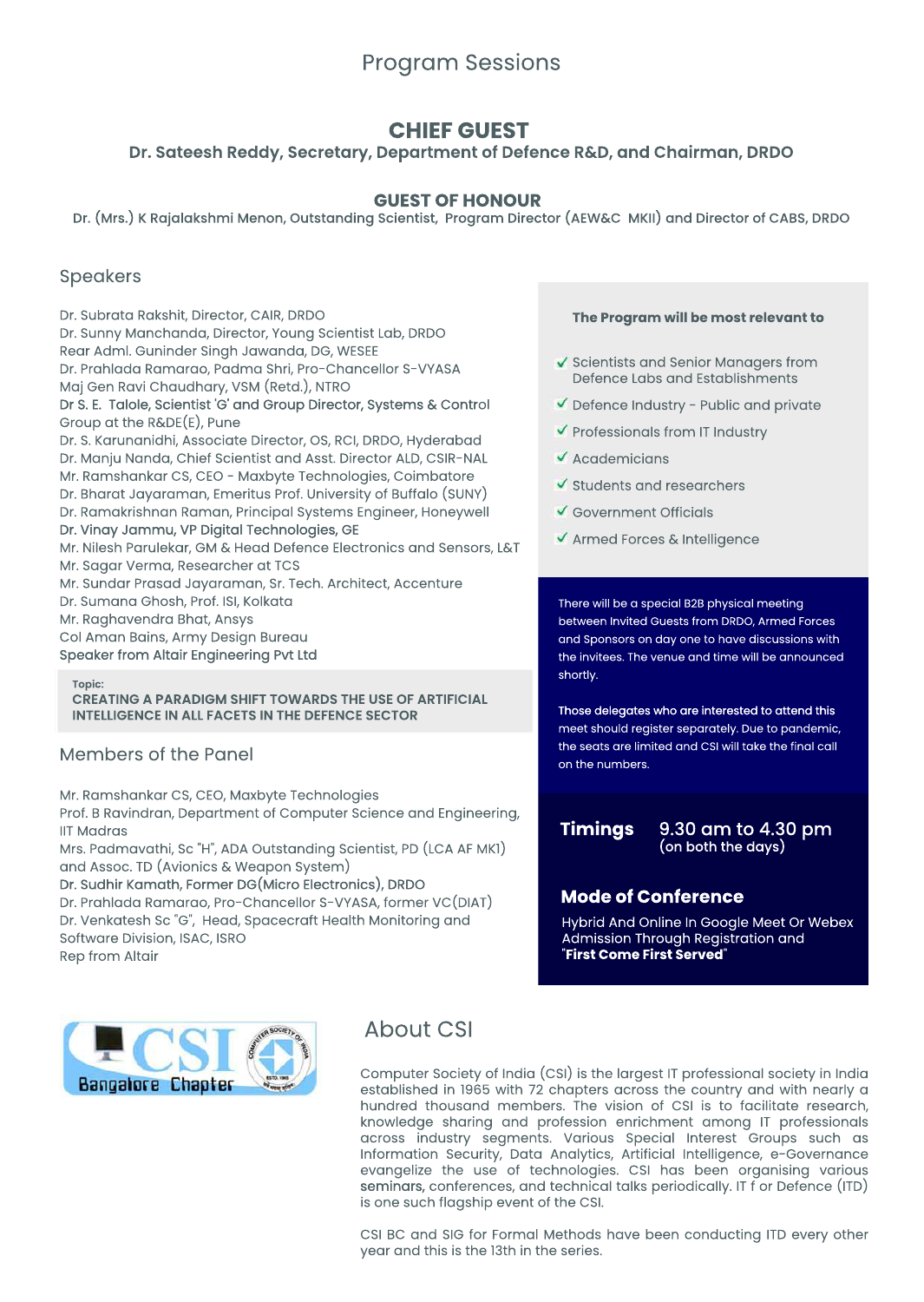**Type**

**Amount Speaker**

**Dr. G. Athithan**, OS, Former, Associate Director, CAIR

**E-Stall**

**Sharing Mailer**

|                      | (Rs)    | <b>Slot</b>           |                                                                                                                                | Delegate List Campaign |            | <b>Session</b>                                        | <b>Discussion</b>                                    | <b>HIGH TEA</b> | <b>Brochures</b> |  |
|----------------------|---------|-----------------------|--------------------------------------------------------------------------------------------------------------------------------|------------------------|------------|-------------------------------------------------------|------------------------------------------------------|-----------------|------------------|--|
| <b>Platinum</b>      | 5 Lakhs | Yes<br>(30min)        | <b>Yes</b>                                                                                                                     | <b>Yes</b>             | <b>Yes</b> | YES,<br><b>PHYSICAL presence</b><br>with Speaker slot | YES,<br>PHYSICAL presence as<br>one of the panelists | <b>YES</b>      | <b>Yes</b>       |  |
| <b>Diamond</b>       | 3 Lakhs | Yes<br>(20min)        | Yes                                                                                                                            | Yes                    | Yes        | YES,<br><b>PHYSICAL Presence</b>                      | YES,<br><b>PHYSICAL presence</b>                     | <b>YES</b>      | Yes              |  |
| <b>Gold</b>          | 2 Lakhs | <b>Yes</b><br>(20min) | Yes                                                                                                                            | <b>Yes</b>             | <b>No</b>  | YES,<br><b>PHYSICAL Presence</b>                      | <b>VIRTUAL</b>                                       | <b>YES</b>      | <b>Yes</b>       |  |
| <b>Silver</b>        | 1 Lakh  | <b>Yes</b>            | Yes                                                                                                                            | <b>Yes</b>             | <b>No</b>  | <b>VIRTUAL</b>                                        | <b>VIRTUAL</b>                                       | <b>YES</b>      |                  |  |
| * GST @ 18% Excluded |         |                       | * Benefits also include a Souvenir and inclusion in Website.<br>For more details on Sponsorship package contact CSI-BC office. |                        |            |                                                       |                                                      |                 |                  |  |

### Following are some among the many luminaries who have addressed the August gathering in the past

**Inaugural**

**Panel**

**Lunch&**

**Branding-**

| Dr. V.S. Arunachalam, Former SA to RM                                | <b>Dr. Tessy Thomas, DG(AERO)</b>                                 |
|----------------------------------------------------------------------|-------------------------------------------------------------------|
| Dr. S. Christopher, Former Chairman DRDO                             | Dr. G. Athithan, OS, Chair, CAIR, DRDO                            |
| Dr. V.K Saraswat, Former SA to RM                                    | Lt. Gen Davinder Kumar, PVSM, VSM Bar, ADC (Retd.), Distinguished |
| Dr. Prahlada Ramarao, Former VC, DIAT, Pune & Distinuished Scientist | Fellow, VIF, Former SOin-C (Cyber Security)                       |
| Dr. C.R Chakravathy, Former Director DRDO                            | Dr. E S L Narasimhan, Former Governor of Telangana.               |
| Dr. K D Nayak, DS & CC R&D, New Delhi                                | Dr. R. Sreehari Rao, Outstanding Scientist, Chief Controller R&D  |
| Dr. Ajit T Kalghatki, Former BEL R&D Director                        | (Electronics & Computer Sciences)                                 |
| <b>Dr. Tamilmani, Former DS &amp; DG (Aero)</b>                      | Mr. V.S. Mahalingam, Director, CAIR, DRDO                         |
| Dr. S.S. Sundaram, Former Distinguished Scientist, CC R&D            | Air Marshal S.B. Deo, PVSM, AVSM, VM, VSM, ADC                    |
| Dr. S. Vardarajan, Director, LRDE, Bangalore                         |                                                                   |

## **Conference Registration Fee**

| <b>Individual</b>                                                                                              | <b>Rs. 750</b>   |  |  |  |
|----------------------------------------------------------------------------------------------------------------|------------------|--|--|--|
| <b>Students</b>                                                                                                | <b>Rs. 300</b>   |  |  |  |
| <b>Bulk Registrations (10 No's)</b>                                                                            | <b>Rs. 4,000</b> |  |  |  |
| <i>*Registration fee includes Certificate.</i><br>$+$ GST @ 18%                                                |                  |  |  |  |
| Please note that all delegates will be able to attend the exhibition throughout the duration of the conference |                  |  |  |  |

# Sponsorship Package & Benefits

- ☑ Prime time speaker slot for Platinum sponsor
- ☑ Display of Sponsor's names on the sides of the Projections Screens
- ☑ Presentation Time for the Sponsors to present a technical talk on the theme of the session
- ⊻ Branding of the sponsors names in the brochure, conference hall and landing page
- **Virtual Exhibition Stalls** ☑
- ☑ Various Other Virtual Forums will be available on the platform
- ▽ We will share the delegate database with sponsors
- ▽ Emcee will announce the sponsors of the event at least 4 times during the program
- ☑ Landing Page will play Platinum Sponsor's video on regular basis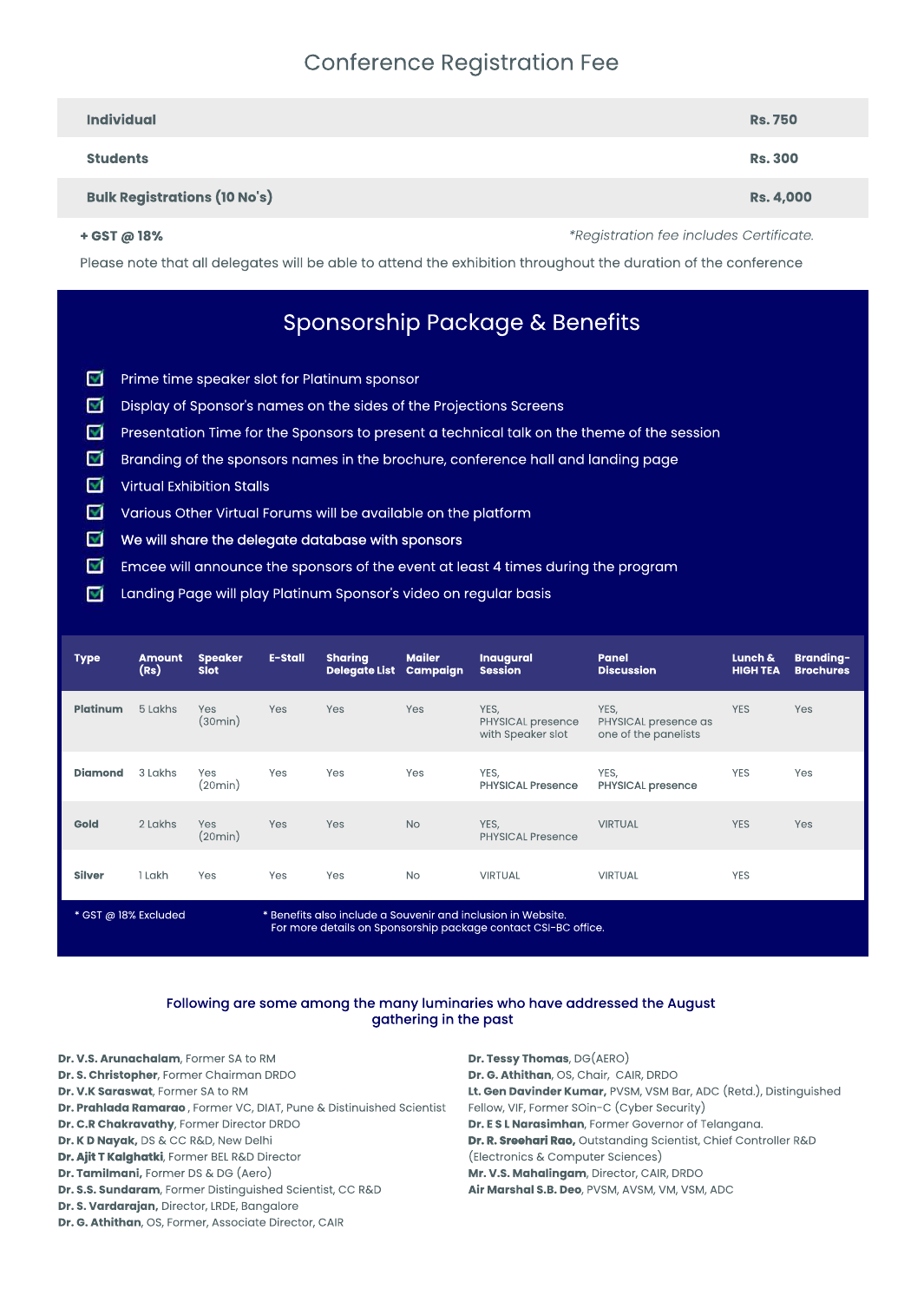CSI BC- Chairperson **Event Chair** Program Chair

Mrs. Bhanumathi K.S. Shri Vishwas Bopanna Dr. Pradeep V Desai

Event Co-chair and Convenor, SIG-FM, CSI-INDIA Treasurer CSI BC & Finance chair Sponsorship and Delegation Chair

## **Registration fees**



### Use link for online payments

### **Bank account name : CSI Bangalore Chapter**

| Dr. Shrishail K. Angadi |
|-------------------------|
| Dr. R K Ramanathan      |
| Shri.T. Sabapathy       |

### **PATRONS**

- Dr. G. Satheesh Reddy, Secretary, Department of Defence R&D and Chairman, DRDO
- Dr. K. Sivan, Chairman ISRO, Secretary DOS
- Dr. EV Ramana Reddy IAS, Additional Chief Secretary, Dept of ITBT&ST, Govt of Karnataka

S.B. A/c No: 33762189110, Payable at State Bank of India, Address: Bl, Cross Road, MIDC, Andheri(E) Mumbai - 400 093. IFSC Code / NEFT / RTGS Code: SBIN0007074, MICR: 400002057, IFSC:SBIN0003298, SWIFT Code: SBININBB363, Phone.No:022-28362419

# **Please fill other details of check, online registration link:**

### **ADVISORYCOMMITTEE**

- Dr. Tessy Thomas, DG(Aero), DRDO, Bangalore
- Dr. Girish S Deodhare Distinguished Scientist, Director General PGD(CA), Director ADA
- Dr (Ms) K Rajalakshmi Menon, Outstanding Scientist & Director CABS, DRDO
- Dr. Prahlada Ramarao, Padma Shri 2015, Pro Chancellor S-VYASA, former Distinguished Scientist DRDO and
- CC(R&D), Former VC, DIAT, Pune
- Dr. K Tamilmani, Former DG(Aero), DRDO, Bangalore
- Shri. Jitendra J Jadhav, Director, CSIR-NAL, Bangalore
- Dr. G K Patra, Chief Scientist, CSIR-4PI, Bangalore
- Dr. Gautam Mahapatra, Director, IT, RCI, &President, CSI
- Dr. Swarnalatha R Rao, Past Chairperson, CSI-BC, Past Execom Member of CSI and Fellow of CSI
- Mr. Raghavendra H. Rao, Sr. Director, Oracle Financial Servicies
- Dr. Manju Nanda, Sr. Scientist, CSIR-NAL

### **PROGRAMCOMMITTEE**

<https://itd2022.oi-apps.live/>